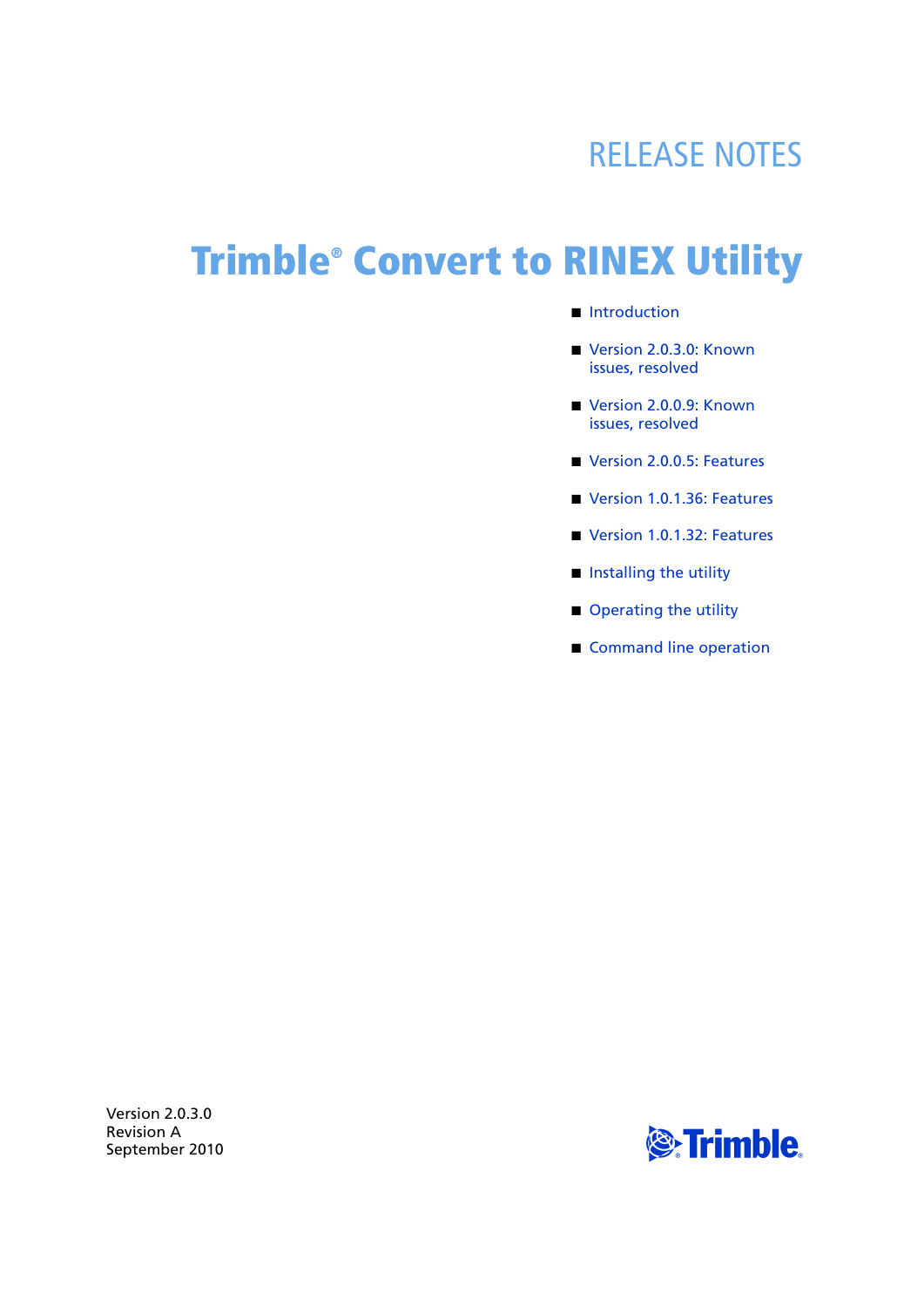#### **Corporate office**

Trimble Navigation Limited Engineering and Construction group 5475 Kellenburger Road Dayton, Ohio 45424-1099 USA 800-538-7800 (toll free in USA) +1-937-245-5600 Phone +1-937-233-9004 Fax www.trimble.com

#### **Legal Notices**

**Copyright and trademarks** © 2008-2010, Trimble Navigation Limited.

Trimble, and the Globe & Triangle logo are trademarks of Trimble Navigation Limited, registered in the United States and in other countries. Trimble Geomatics Office and GPSNet are trademarks of Trimble Navigation Limited. Microsoft, Windows, and Windows Vista are either registered trademarks or trademarks of Microsoft Corporation in the United States and/or other countries.

All other trademarks are the property of their respective owners. **Release notice**

This is the September 2010 release (Revision A) of the *Convert To RINEX Utility Release Notes*. It applies to version 2.0.3.0 of the utility.

**2** Convert To RINEX Utility Release Notes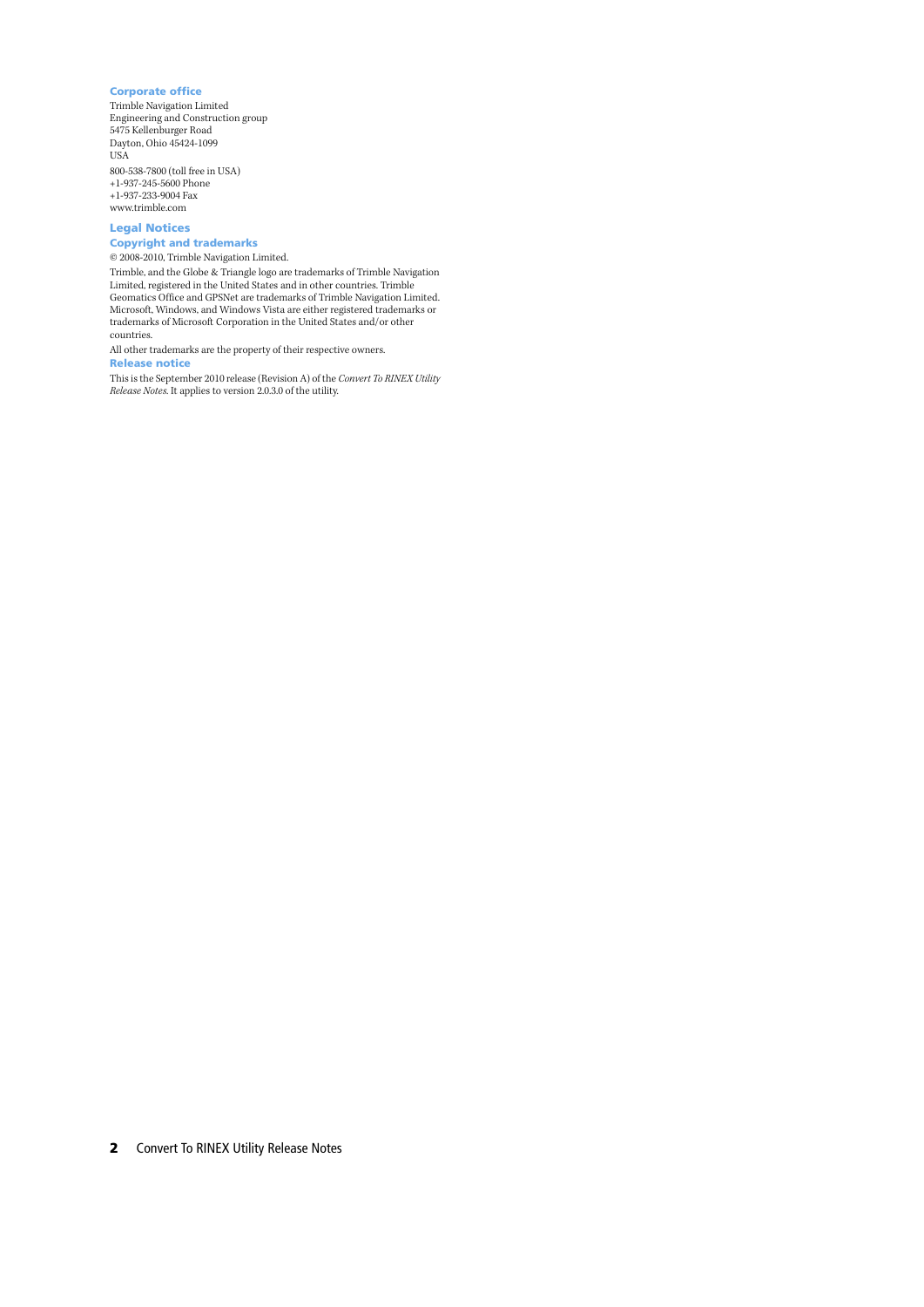#### <span id="page-2-0"></span>**Introduction**

These release notes describe the features and operation of the Trimble® Convert to RINEX (**R**eceiver **IN**dependent **EX**change) utility. This utility converts Trimble GPS measurement files in DAT, T01, T02, r17, r27, or .cap format to RINEX version 2.10, 2.11, or 3.0 format. The files may include GPS L2C and GLONASS observations.

#### <span id="page-2-2"></span>**Version 2.0.3.0: Known issues, resolved**

A new control suppresses kinematic records.

The presence of kinematic records no longer causes OPUS to reject the file. You can set this option as a global control, for an individual file, or through the command line by using the -k- parameter.

#### <span id="page-2-3"></span>**Version 2.0.0.9: Known issues, resolved**

- The last measurement in a T02 file is now no longer duplicated at the end of the RINEX file.
- You can now successfully use parameter files to set the header text for the receiver and antenna.

#### <span id="page-2-1"></span>**Version 2.0.0.5: Features**

- Support for T02, TGD, and RT27 Files
- Improved identification of week numbers from old format data files
- New file open filters for .r17, .r27, and .cap for RT17/RT27 data
- Resolved an issue with reading marker position from RINEX OPT files
- Improved file filtering to make selection easier
- Improved handling of international date formats
- New entry for the new 15 leap-second correction that occurred on 1 January 2009
- Ensured that the phase associated with L2e tracking is used when you select RINEX version 2.10
- New filter to exclude data from unhealthy satellites that are occasionally observed with GLONASS satellites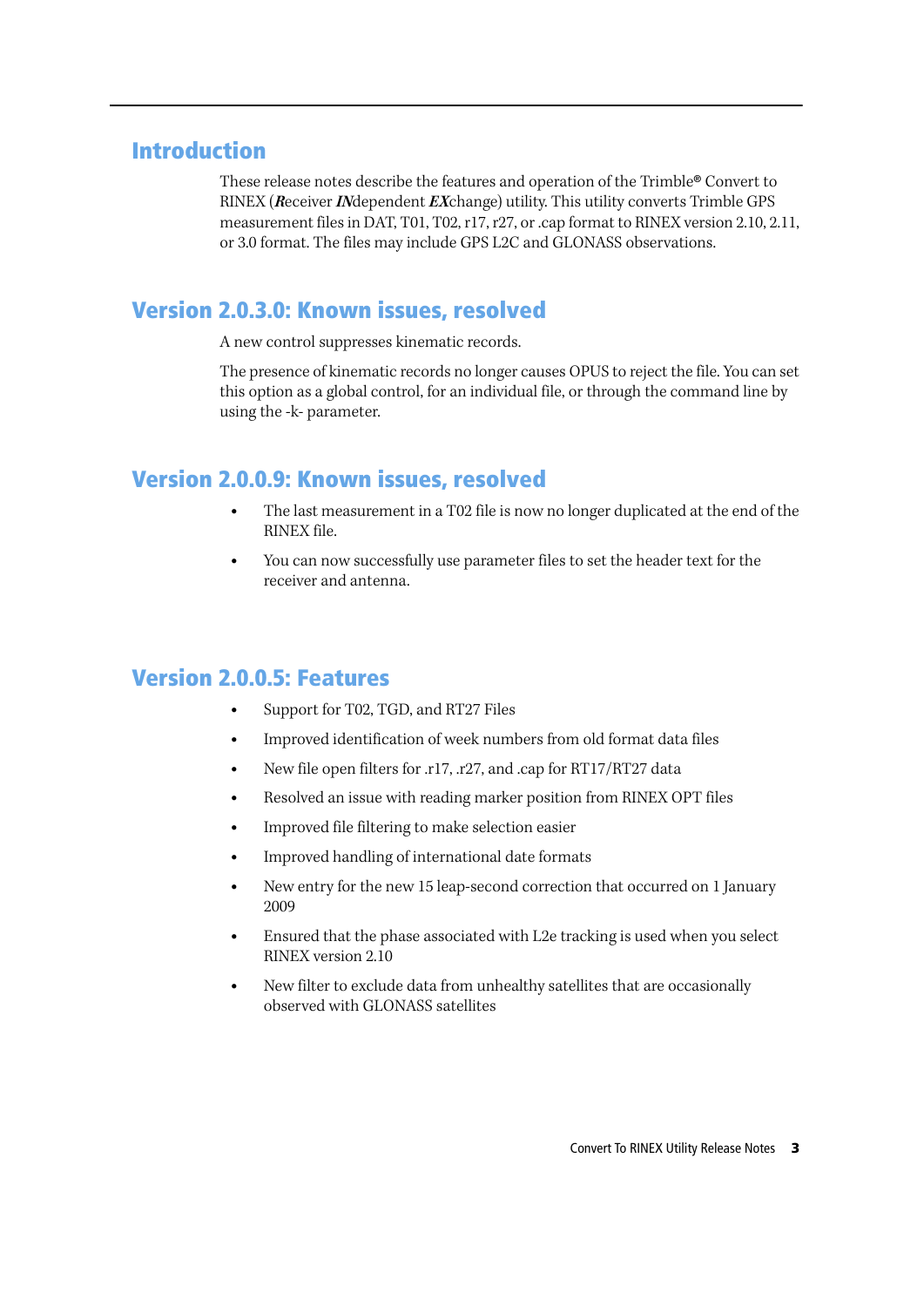### <span id="page-3-0"></span>**Version 1.0.1.36: Features**

- Added support for machines that run the 64-bit Windows® operating system
- Improved handling of dates from an ephemeris during GPS week roll-overs
- Added RINEX version 3.0 support for command line operation
- Modified phase-shift handling to be consistent with RINEX files generated from Trimble GPSNet™ software
- Improved the handling of week numbers for events

### <span id="page-3-1"></span>**Version 1.0.1.32: Features**

The utility converts or supports the following:

- Static files
- Continuous kinematic files
- Stop-and-Go kinematic files
- RINEX version 2.10, 2.11, or 3.00
- GPS and GPS+GLONASS
- Events (single and multi-port)
- Met sensor input
- Tilt sensor input
- User-selectable output folders
- Compatibility with the Windows Vista® operating system
- Command line operation including parameters for:
	- Marker Name
	- Marker Number
	- Log Receiver Clock Offsets (only if they are non-zero)
	- Adjust Obs & Clock (account for millisecond time steps in observations and the time of observations)
	- Receiver Code
	- Receiver (serial) Number
	- Antenna (serial) Number
	- Path location for output files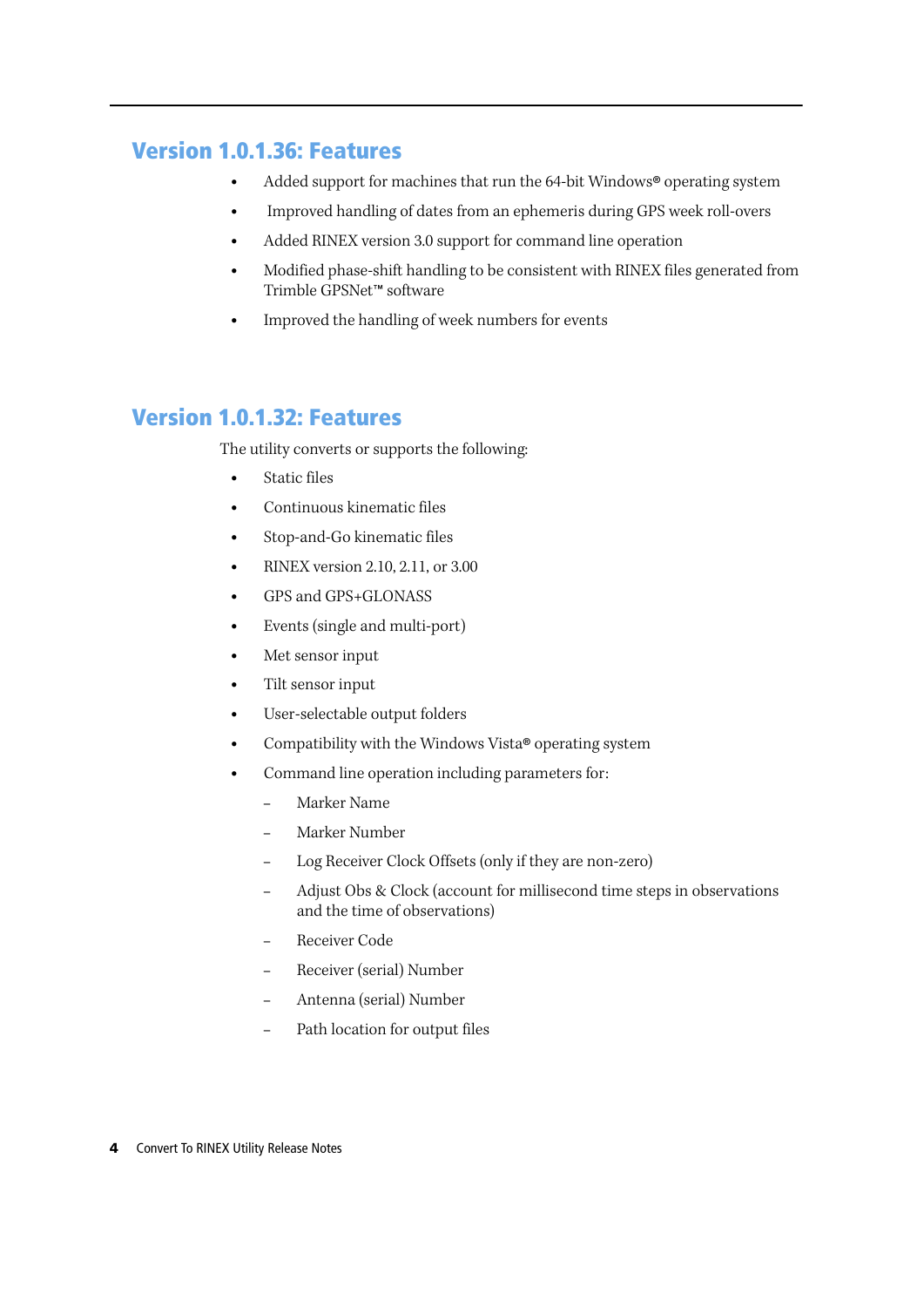#### <span id="page-4-0"></span>**Installing the utility**

Use the Windows installer program *convertToRinex.msi* to install the utility onto the office computer. The installation process places the utility on the *Start* menu, and creates a shortcut on the computer desktop.

For the Convert to RINEX utility to work correctly, you must have the Trimble antenna and receiver configuration files installed. If you use Trimble Office software, such as Trimble Geomatics Office™ or Trimble Business Center, these files are already installed.

**Note –** *Version 1.0.1.32 and later of the RINEX utility will run on the Windows Vista operating system.*

If you do not use Trimble Office software, you can download the antenna and receiver configuration files from http://www.trimble.com/trimbleconfiguration\_ts.asp (*Support* / *Support A-Z* / *Trimble Configuration Utility*).

## <span id="page-4-1"></span>**Operating the utility**

- 1. Do one of the following:
	- Double-click the Convert to RINEX icon
	- Select *Start* / *All Programs* / *Trimble* / *Convert to RINEX*:

| <b>M</b> Convert to RINEX |  |  |  |                                           |  |
|---------------------------|--|--|--|-------------------------------------------|--|
|                           |  |  |  | Eile Tools Help <b>Eile Linder (1986)</b> |  |
| 圖                         |  |  |  |                                           |  |
|                           |  |  |  |                                           |  |
|                           |  |  |  |                                           |  |
|                           |  |  |  |                                           |  |
|                           |  |  |  |                                           |  |
|                           |  |  |  |                                           |  |
|                           |  |  |  |                                           |  |
|                           |  |  |  |                                           |  |
|                           |  |  |  |                                           |  |
|                           |  |  |  |                                           |  |
|                           |  |  |  |                                           |  |
|                           |  |  |  |                                           |  |
|                           |  |  |  |                                           |  |
|                           |  |  |  |                                           |  |
|                           |  |  |  |                                           |  |
|                           |  |  |  |                                           |  |
|                           |  |  |  |                                           |  |
|                           |  |  |  |                                           |  |

2. Select *File* / *Open* and then select the files to be converted. You can select more than one file for conversion. Use the *Files of type* control to select DAT or T01 files.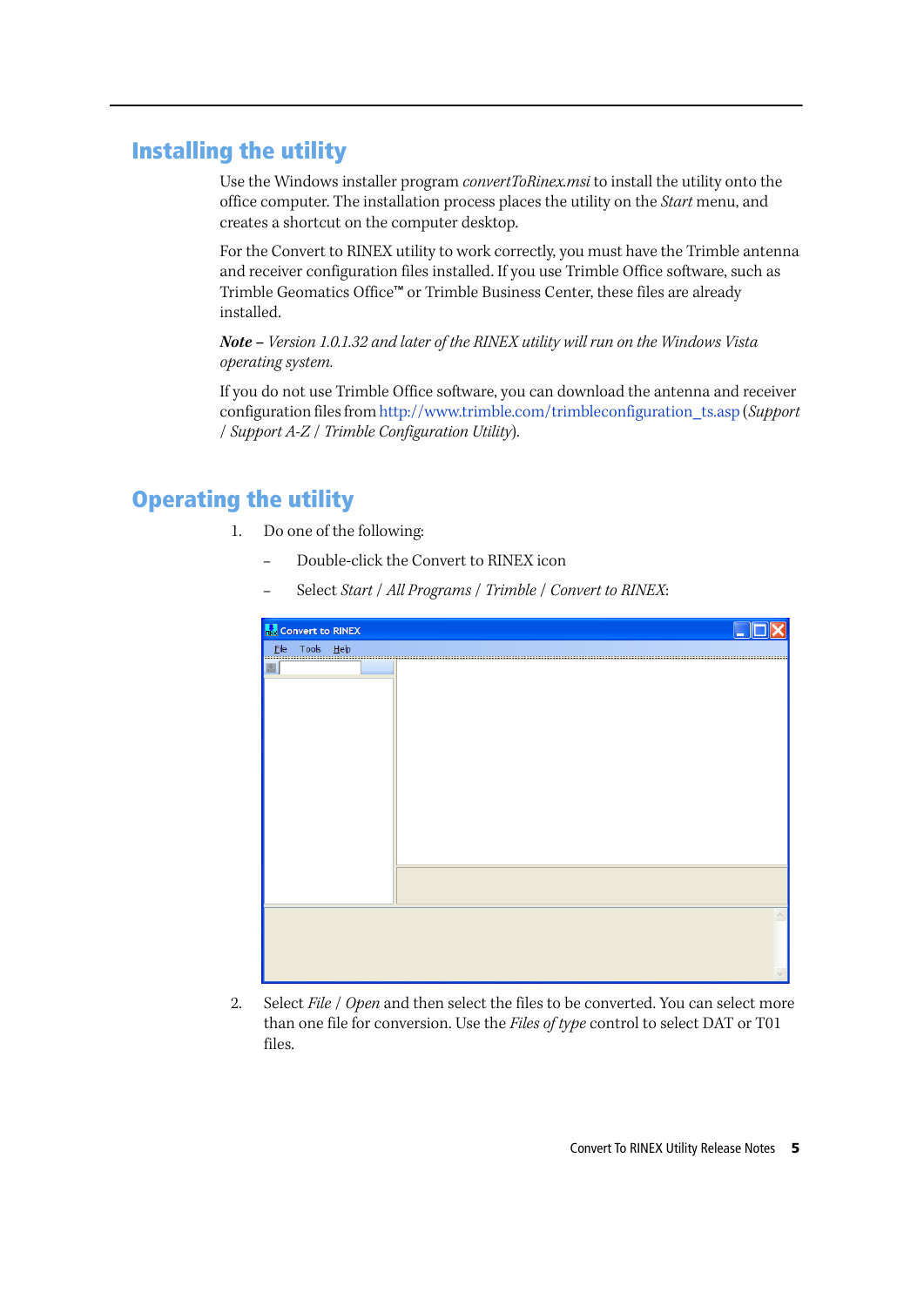

The selected files appear in the file pane of the *Convert to RINEX dialog*:

**Note –** *All files for a single conversion run must come from the same folder. If you try to select a second group of files before converting the first group that you selected, the first group is cleared without being converted. To convert files from two different folders, select and convert the first group from one folder and then select and convert the second group from the other folder.*

3. To view information for a file, select it. The information appears in the pane to the right:

|                                     |   |                                                        |                        | ۸ |
|-------------------------------------|---|--------------------------------------------------------|------------------------|---|
| H.                                  |   | $\boxdot$ 3 Antenna Settings                           | <b>Measured to ARP</b> |   |
| <b>E</b> C:\Documents and Settings\ |   | Antenna measurement point<br>Antenna offset, meters    | 2.25                   |   |
| 15151661.T01                        |   | Antenna serial number                                  |                        |   |
| 01251660 T01                        |   | Antenna type                                           | R8 Model 2/SPS88x      |   |
| 01251661.T01                        |   | □ 4 Receiver Settings                                  |                        |   |
|                                     |   | Receiver serial number                                 | 3335551515             |   |
|                                     |   | Receiver type                                          | R8 Model 2             |   |
|                                     |   | Receiver version                                       | Version 3.10           |   |
|                                     |   | □ 5 Conversion Control Settings                        |                        |   |
|                                     |   | Antenna is initially moving                            | <b>False</b>           |   |
|                                     |   | Log clock offsets                                      | <b>False</b>           |   |
|                                     |   | Log continuous clock (fix for millisecond time : False |                        |   |
|                                     |   | <b>Log Doppler observations</b>                        | <b>False</b>           |   |
|                                     |   | Log only GPS observations                              | False                  |   |
|                                     |   | Log SNR observations                                   | <b>False</b>           |   |
|                                     |   | Suppress marker number records                         | <b>False</b>           |   |
|                                     |   | <b>Truncate marker names</b>                           | <b>False</b>           |   |
|                                     |   |                                                        |                        |   |
|                                     |   | <b>Agency</b>                                          |                        |   |
|                                     |   |                                                        |                        |   |
| $\blacksquare$                      | I |                                                        |                        |   |
|                                     |   |                                                        |                        |   |
| Scanning 15151661.T01               |   | Complete!                                              |                        |   |
| Scanning 01251660.T01               |   | Complete!                                              |                        |   |
| Scanning 01251661.T01               |   | Complete!                                              |                        |   |
|                                     |   |                                                        |                        |   |
|                                     |   |                                                        |                        |   |

4. Once you verify all the information, click the Convert icon  $\frac{1}{100}$  or select *File* / *Convert Files,* to create the RINEX files.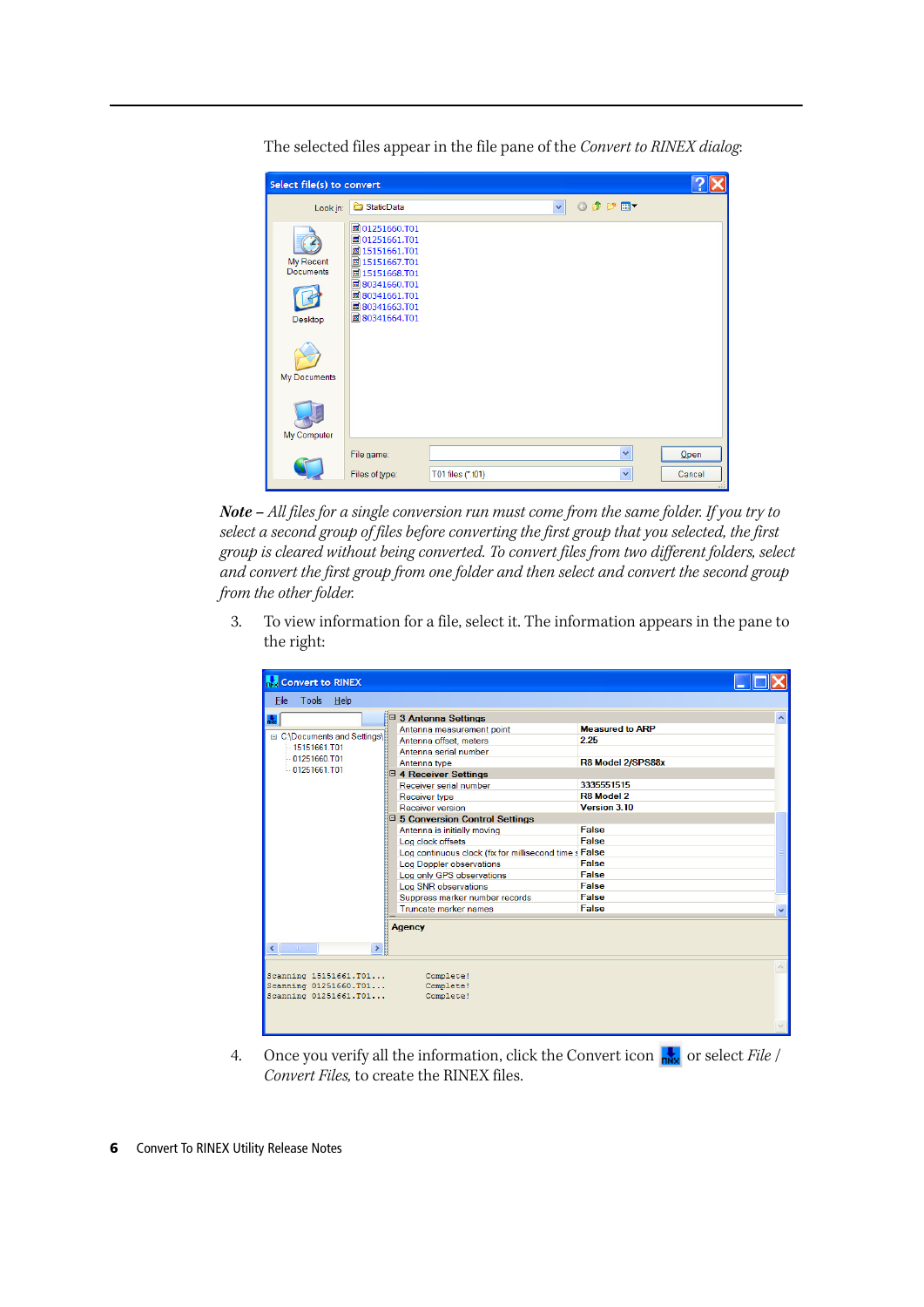**Note –** *If an antenna with an "S" measurement method is encountered in the file, the utility treats the antenna height as being measured to the bottom of antenna mount. When this occurs, an error message appears. All other antenna measurement methods are handled appropriately, based on the specific measurement method.*

5. To store file header information for later use, select *Tools / Options* and then complete the *Agency*, *Observer name*, or *Program Run By* fields. You can also store *Processing Controls* and *Default Folder* information for later use:

| <b>No</b> Options                                         |                         |              |  |  |  |
|-----------------------------------------------------------|-------------------------|--------------|--|--|--|
| <b>Header Defaults</b>                                    |                         |              |  |  |  |
| Agency:                                                   | Trimble                 |              |  |  |  |
| Observer name:                                            | T Jones                 |              |  |  |  |
| Program run by:                                           | <b>B.</b> Smith         |              |  |  |  |
|                                                           |                         |              |  |  |  |
| <b>Processing Controls</b><br>Antenna is initially moving | OK                      |              |  |  |  |
| Log clock offsets                                         | Cancel                  |              |  |  |  |
| Log continuous clock (fix msec steps)                     |                         |              |  |  |  |
| Log Doppler observations (if available)                   |                         |              |  |  |  |
| Log only GPS observations                                 |                         |              |  |  |  |
| Log SNR observations                                      |                         |              |  |  |  |
| Suppress marker number records                            |                         |              |  |  |  |
| Truncate marker names to 4 characters                     |                         |              |  |  |  |
| Default Format:                                           | <b>RINEX v3.00</b><br>v | <b>Apply</b> |  |  |  |
| ▼ Use Default Folder                                      |                         |              |  |  |  |
| C:\Temp                                                   |                         |              |  |  |  |
|                                                           |                         |              |  |  |  |

Convert To RINEX Utility Release Notes **7**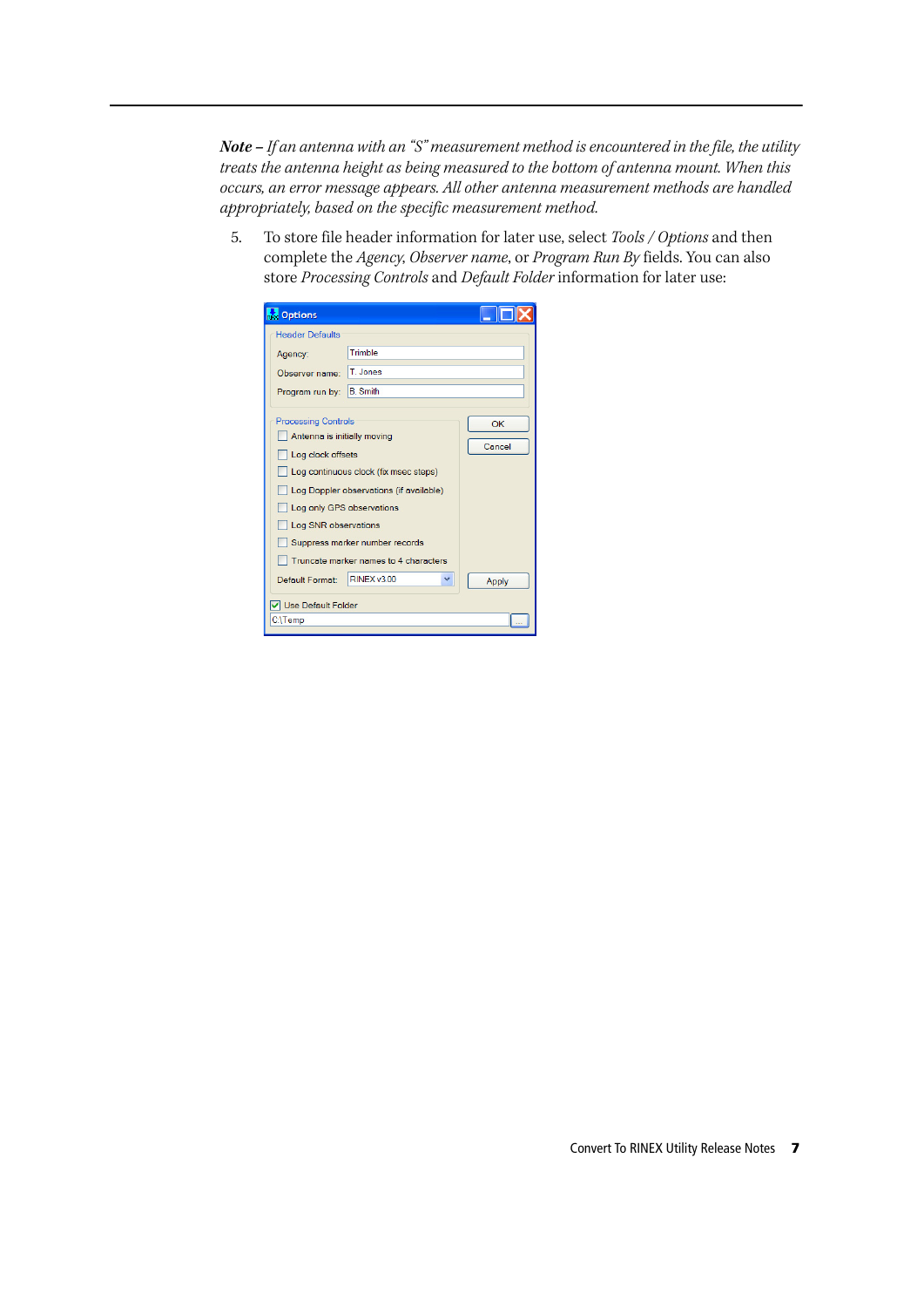## <span id="page-7-0"></span>**Command line operation**

This section describes how to use the Convert to RINEX utility from a command line.

C:\Program Files\Trimble\convertToRINEX>converttorinex /?

#### USAGE:

|       | $[-v X. XX] [-k] [-d] [-s] [-m] [-t] [-c] [-g] [-co]$<br>@ParamFile<br>Run in interactive mode. |
|-------|-------------------------------------------------------------------------------------------------|
| $-2$  | Display help information.                                                                       |
| -p    | Path in which to place the output files (OBS, NAV, MET, ).                                      |
| -r    | Person or agent performing the RINEX conversion.                                                |
| $-0$  | The name of the person performing the survey.                                                   |
| -ag   | Observer's agency.                                                                              |
| $-V$  | Output RINEX format: version X.XX. (Default = 2.11)                                             |
| -ac   | One- or two-character code (from ANTENNA.INI)                                                   |
| -an   | Value to write in the NUMBER field of "ANT #/TYPE".                                             |
| -h    | Add HEIGHT (in meters) to all antenna heights.                                                  |
| -n    | Do NOT perform default antenna height corrections.                                              |
| $-k$  | First observation in file is kinematic.                                                         |
| -ca   | Account for millisecond time steps in observations and time of observation.                     |
| $-co$ | Include receiver clock offset values in OBS output.                                             |
| -d    | Include Doppler values in OBS output.                                                           |
| $-S$  | Include raw signal strength values in OBS output.                                               |
| $-9$  | Include only GPS observations in OBS output.                                                    |
| -m    | Generate a RINEX METeorological file if data are present.                                       |
| -t    | Generate a RINEX AUXiliary file containing TILT data if data are present.                       |
| -mo   | Value to write in the Obs file MARKER NAME field.                                               |
| -mn   | Value to write in the Obs file MARKER NUMBER field.                                             |
| -rc   | The receiver numeric code (from RECEIVER.INI)                                                   |
| -rn   | Value to write in the NUMBER field of "REC # / TYPE / VER".                                     |
|       |                                                                                                 |